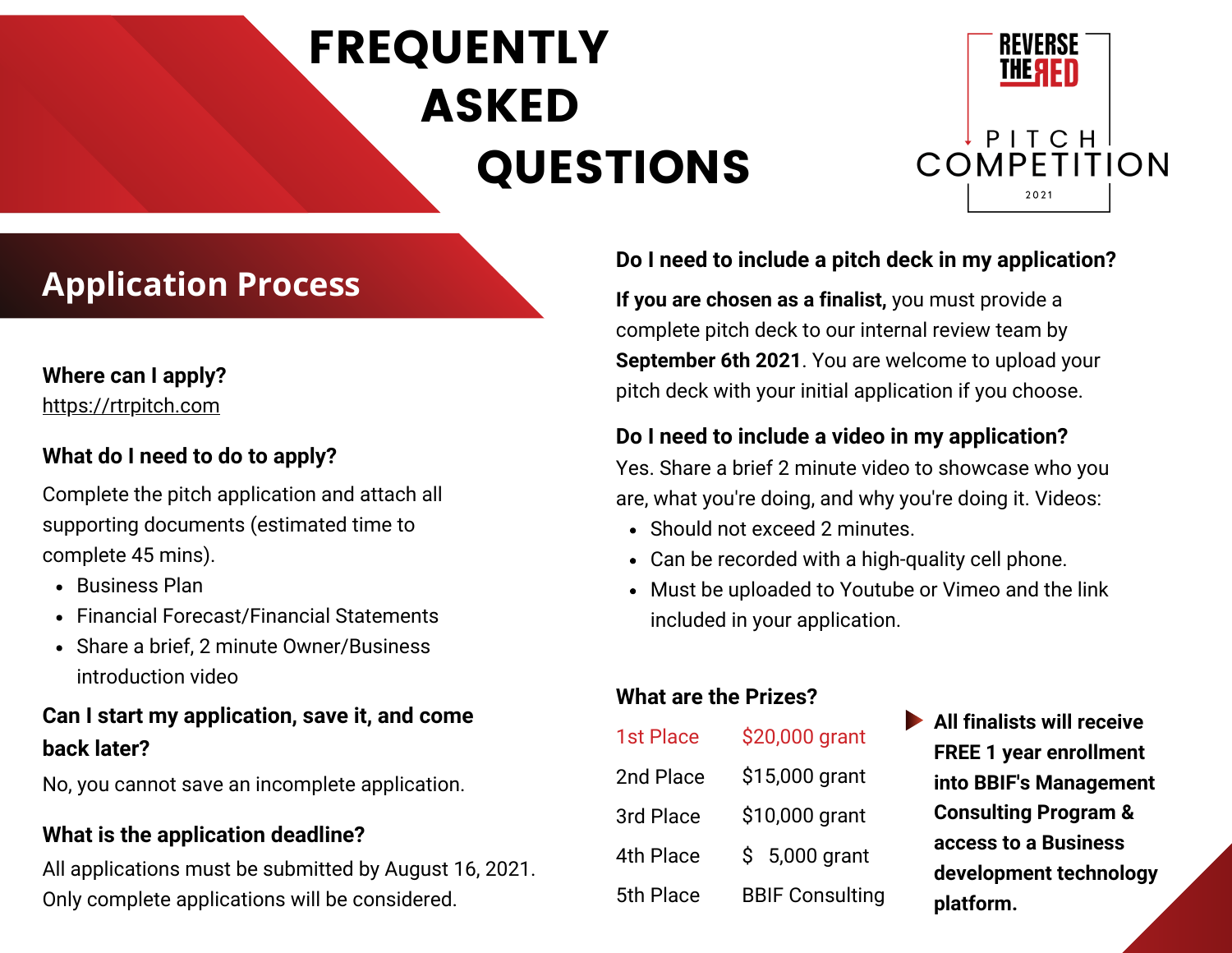# FREQUENTLY ASKED QUESTIONS



## **Business Qualifications**

## **What stage should my business be at to apply? When will finalists be notified?**

All businesses must be a start-up business, which we define as a business that is less than 5 years and \$100,000 in annual revenue.

## **What type of tax structure does my company need to have to be eligible? (C-Corp, S-Corp or LLC)**

There is no restriction on the types of companies that can apply.

## **Are there restrictions on the types of businesses that can apply?**

RTR adheres to SBA's guidelines for approved ineligible businesses. To see if your startup is ineligible, visit the SBA website using the link below.

## https://www.sba.gov/partners/lenders/7a-loanprogram/terms-conditions-eligibility

\*tip: scroll down to look under the section titled "Ineligible Businesses".

## **Judging & Selection**

Finalists will be notified via email by September 3rd.

## **If I am selected as a finalist, what happens next?**

Finalists will receive feedback on their pitches from our review team to prepare their final pitch and pitch deck.

## **What is the review process?**

Our team will review your application, including your financials, your pitch deck, and your answers, determining if you are a strong candidate for the competition.

## **What happens at the pitch competition?**

Contestants will get the chance to pitch their company to a panel of experts over Zoom. Each pitch will be 5 minutes long with 10 minutes to answer any questions the panelists may have.